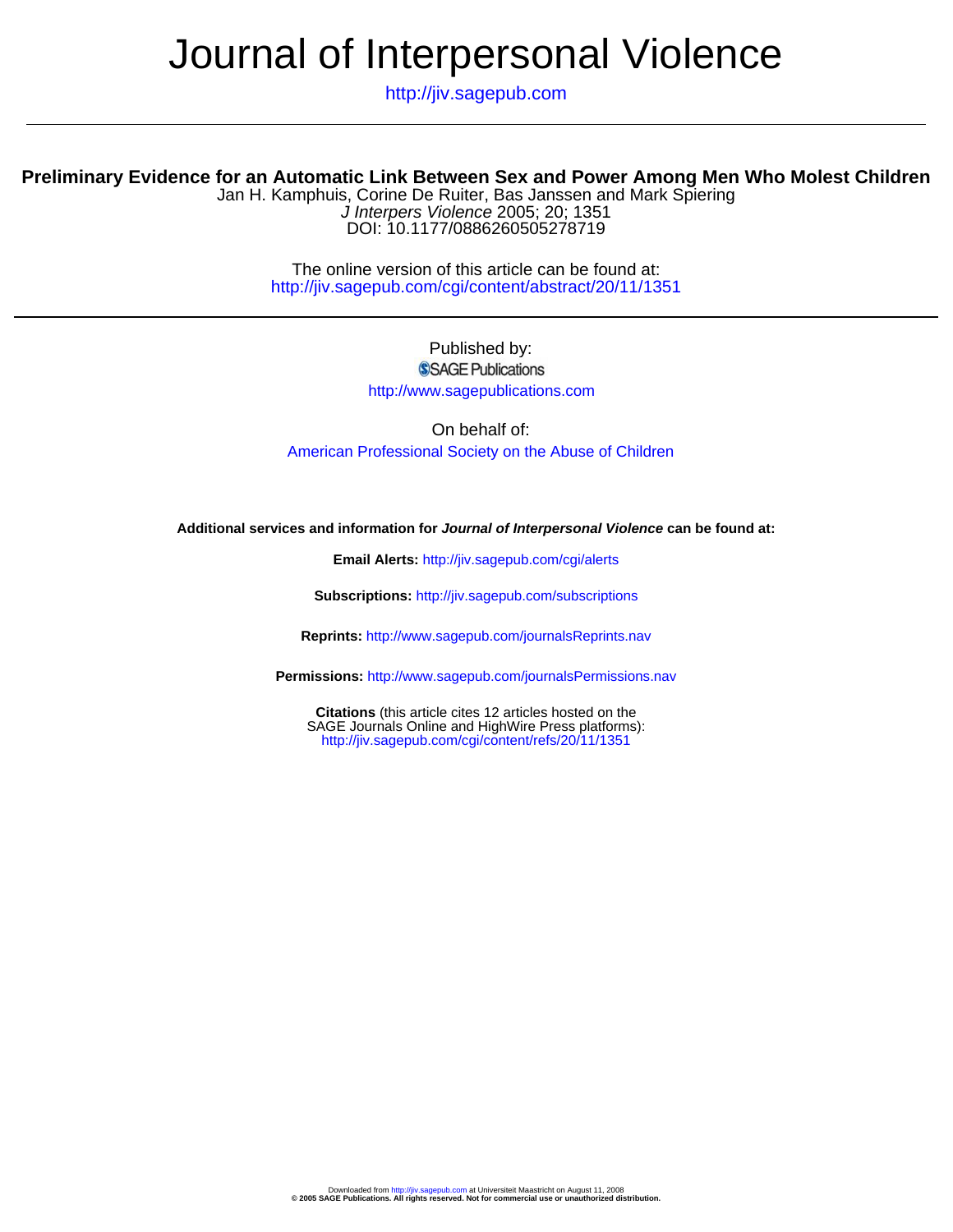# *Preliminary Evidence for an Automatic Link Between Sex and Power Among Men Who Molest Children*

### **JAN H. KAMPHUIS CORINE DE RUITER BAS JANSSEN MARK SPIERING**

*University of Amsterdam*

*Understanding critical motivational processes of sexual offenders may ultimately provide important clues to more effective treatments. Implicit, automatic cognitive processes have received minimal attention; however, a lexical decision experiment revealed automatic links between the concepts of power and sex among participants who self-reported attraction to sexual aggression. The current study replicates this experiment with a group of male child molesters and forensic and analogue controls. Subliminally presented sex words elicited a facilitation effect for power words among child molesters only; that is, sex to power associations were evident, as well as a trend for the reverse. These results provide preliminary evidence for an automatic sex-power association in child molesters and may point to a crucial pathological link in the cognitive schemata of sex offenders. As well, the current study suggests that paradigms from cognitive psychology may contribute to multimodal (risk) assessment of sexual offenders.*

*Keywords: sexual offenders; semantic priming; clinical assessment; implicit motivation*

*Sexual offending, including child sexual abuse and rape*, is a major societal problem. Victims of sexual offenders are vulnerable to major adverse psychological sequelae because of severe traumatization. Victims of rape often qualify for the *DSM-IV* diagnosis of (chronic) posttraumatic stress disorder (Burgess & Hazelwood, 2001), and childhood sexual abuse is a known risk

JOURNAL OF INTERPERSONAL VIOLENCE, Vol. 20 No. 11, November 2005 1351-1365 DOI: 10.1177/0886260505278719 © 2005 Sage Publications

Authors'Note: Correspondence concerning this article should be sent to Dr. Jan H. Kamphuis, University of Amsterdam, Department of Clinical Psychology, Roetersstraat 15, 1018 WB Amsterdam, the Netherlands; e-mail: J.H.Kamphuis@uva.nl.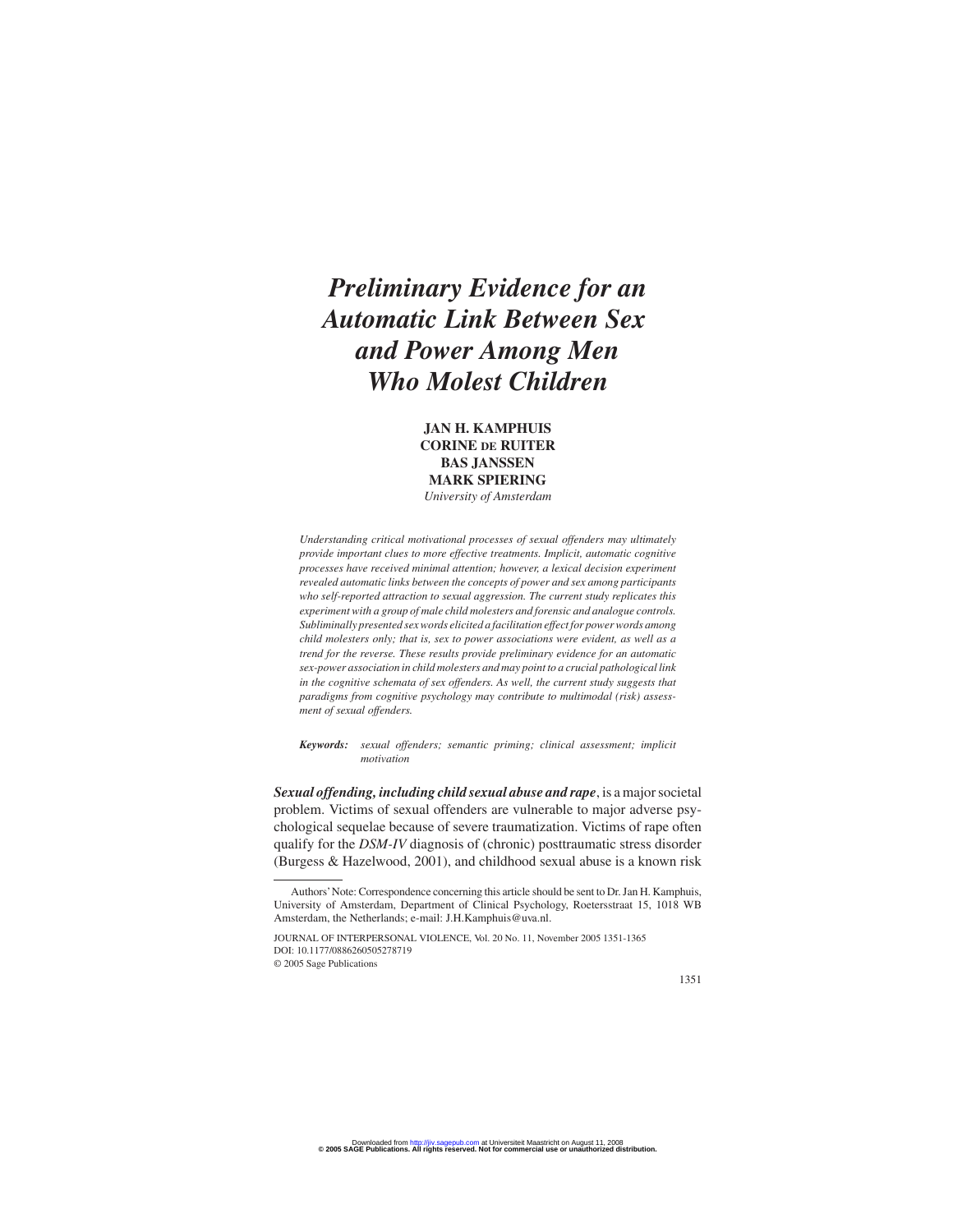factor for a host of adult psychopathology, including severe personality disorders (Cole & Putnam, 1992). A particularly disturbing aspect of sexual offending is its high rate of recidivism, although more recent treatments are making some inroads into this problem. A recent meta-analysis shows that current cognitive-behavioral treatments are associated with reductions in sexual recidivism from 17.4% to 9.9% (Hansen et al., 2002). Nevertheless, the search for novel clues leading toward more effective treatments remains.

One domain that has received little attention in sexual offending research is the exploration of the contribution of preconscious motivational processes. During the past two decades, we have witnessed an explosion of research into preconscious motivation (e.g., Bargh & Ferguson, 2000). The most striking result of this body of research may be the ubiquity of preconscious motivation and the profound impact of automatic cognition on a wide array of human behaviors. Much of mental life (including motivation) occurs without intention, effort, or conscious awareness—is automatic, or under the influence of automatic processes (Bargh & Ferguson, 2000). Dysfunctional, criminal, or sexually deviant behaviors form no exception.

What causes individuals to sexually molest children? A common characteristic of men who molest children is their tendency to employ cognitive distortions that support or condone sexual contact with children. According to Ward and Keenan (1999) these distortions evolve out of so-called implicit theories they have developed about themselves and their victims. These implicit theories are core cognitive schemas, which are largely automatic. Examples of implicit theories of men who molest children are: the adult world is a dangerous place (accompanied by the theory that the child world is the only good and safe place), life cannot be controlled (including the offender's own impulses), child molestation does no harm to the victims (on the contrary, it is beneficial to them), and entitlement (in which narcissistic features are expressed; Mann & Beech, 2003). Implicit cognitive schemas are postulated to facilitate decision making in the direction of sexual offending behavior at an unconscious level.

The lexical decision paradigm has established itself as a powerful method to demonstrate implicit associations in long-term memory between two words or concepts (Balota, Flores d'Arcais, & Rayner, 1990). This method is based on a priming model, which assumes that cues are connected strongly to only some memory records. According to this theory, permanent memory consists of a set of records that can be activated by the presence of certain associated cues. The ability of a specific cue to make associated information more available is called a priming effect (Anderson, 1994). For instance, the word *dog* is associated to records in memory that are connected to the meaning of the word *dog*, such as *cat* or *leash*. By priming the memory with a dog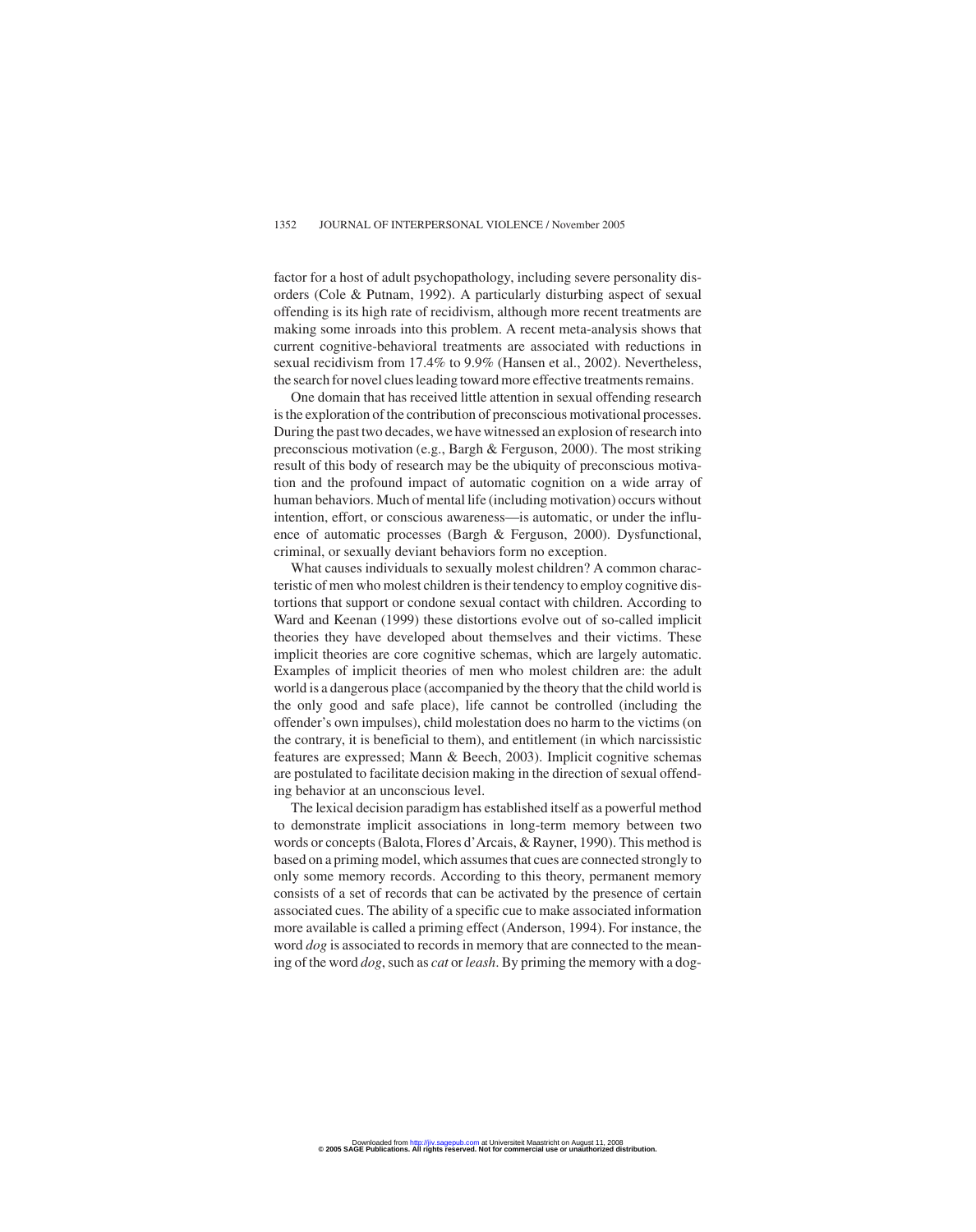related word such as *cat*, the concept of dog becomes more readily accessible. For different people, different concepts are differentially associated in memory.

Few studies have used the prevailing preconscious processing paradigms to elucidate motivational processes among men who sexually offend. One notable exception is an analogue study conducted by Bargh and colleagues (Bargh & Raymond, 1995; Bargh, Raymond, Pryor, & Strack, 1995). Using a subliminal priming paradigm, these investigators examined the possible automaticity in sexual aggression and sexual harassment. The automatic nature of the putative behavior refers to the activation of concepts related to sex through the activation of other concepts (e.g., power), outside the individual's awareness. Bargh (Bargh et al., 1995) showed automatic links between the concepts of power and sex among male students who indicated on a selfreport measure that they were attracted to sexual aggression. In other words, the mental constructs of power and sex were associated in men who indicated they were drawn to sexually harass or rape women.

Unobtrusive assessment of preconscious cognitive links and motivation is of particular interest in the forensic population. First, men who sexually offend may not be aware of implicit attitudes and may lack introspective access to what motivates their behavior. One might assume that persons with preconscious sex associations think or act more or less automatically. A man who sexually offends may be "sexually primed" through concepts of frustration or power and thus eventually proceed in committing sexual (offensive) actions or thinking (compulsively) about sex. The preconscious nature of the primed sex drive may contribute to the fact that the offender does not understand why he is sexually aroused to the extent that he is. Second, forensic patients may be invested in presenting themselves in a socially desirable way, for example, to become eligible for parole or termination of treatment. As a consequence, there is a clear need to develop techniques to assess attitudes in ways that circumvent problems resulting from limited introspective access and social desirability concerns.

Following Bargh et al. (1995), and in line with Ward and Keenan's (1999) work, we used a lexical decision task to assess the automaticity of the association between sex and power concepts in men who molested children. It was hypothesized that men who molested children would demonstrate facilitation effects from sex to power and vice versa. As a clinical control group, we included offenders who were nonsexually violent, presumably without the critical preconscious links between sex and power, and a normal control group, consisting of students. In sum, the current study is a clinical replication of the Bargh et al. experiment.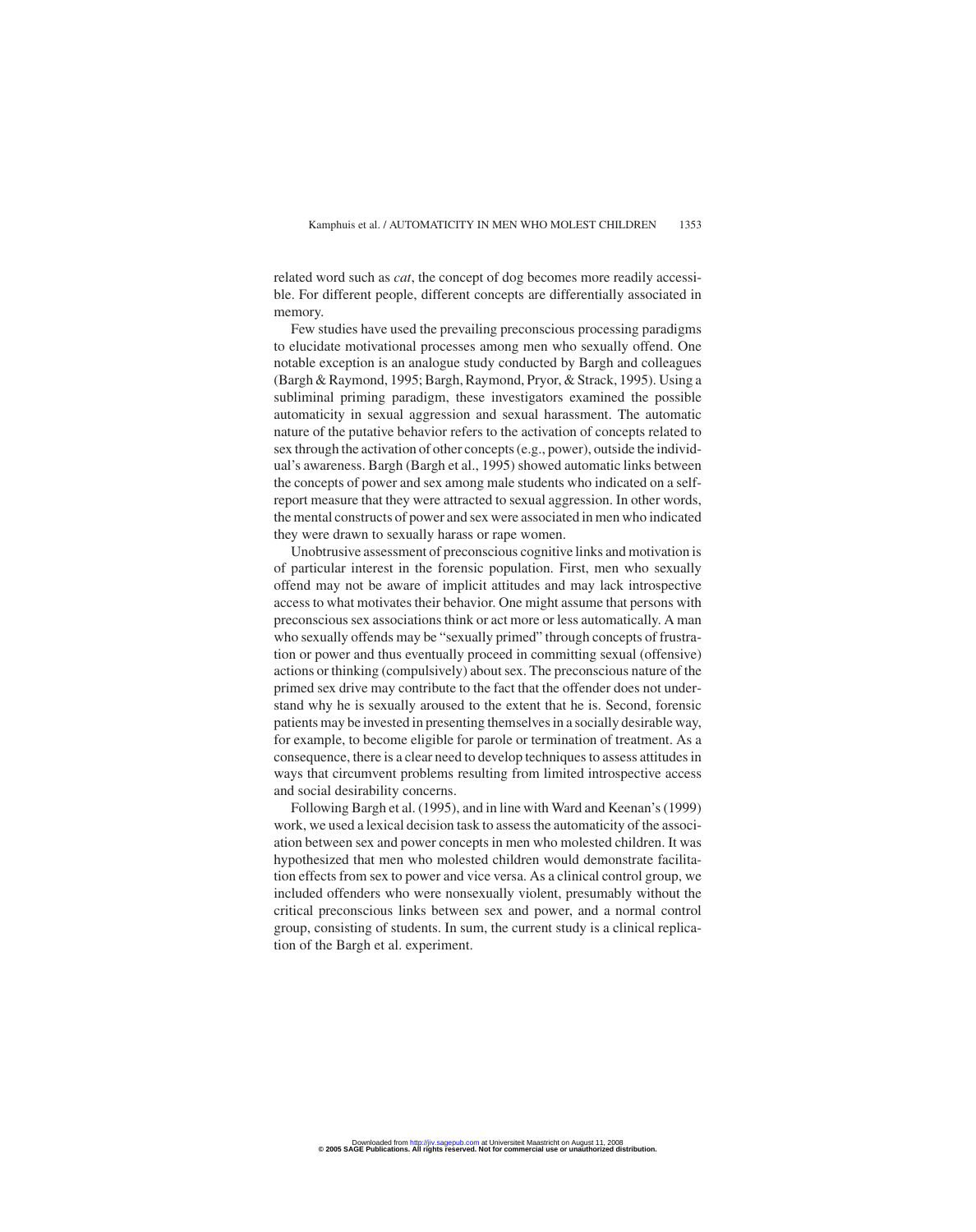#### **METHOD**

#### **Participants**

Three groups participated in the current experimental study: (a) men who sexually offend  $(n = 10)$ , more specifically men who molested children, (b) forensic controls  $(n=15)$ , consisting of offenders who were nonsexually violent, from here on referred to as men who were violent offenders, and (c) student controls  $(n = 20)$ . Men who molested children and offenders who were violent were recruited through the Dr. Henri van der Hoeven clinic, a 130-bed forensic psychiatric hospital in Utrecht, the Netherlands. At the time of the experiment, no females who molest children were in treatment at the hospital, and for this reason only male participants participated in the current study. Ten of 19 men who molested children volunteered for participation (52.6%). Men who molest children were, on average, age 38 years (ranging from 22 to 53), and the average duration of treatment was 58.5 months (*SD* = 46.0). The men who were violent offenders consisted of a mixed group of male patients who had committed various nonsexual violent crimes, including murder (8 participants, 53.3%), attempted murder (5 participants, 33.3%), and violent theft and violent extortion (1 participant or 6.7% each). All forensic participants were treated in the hospital under the so-called TBS-order, which can be translated as "disposal to be treated on behalf of the state" (see Ruiter & Hildebrand, 2003, for a thorough explanation of the Dutch TBSorder). Patients on antipsychotic medication were excluded. Of 44 men who were violent offenders, 15 volunteered for participation (34.1%) in the current study. Men who were violent offenders were, on average, age 33 years (ranging from 22 to 53), and the average duration of treatment was 25.5 months  $(SD = 14.3)$ . Undergraduate male students were recruited through the message boards in the Psychology Department of the University of Amsterdam and given a nominal fee or experimental credit for their course requirements. Their average age was 23 years and varied from age 19 to 40 years.

#### **Materials**

In our lexical decision experiment, each trial showed the participant a target string of letters that was either a (Dutch) word or a pronounceable nonword. The participant's task was to decide, as quickly as possible, whether the letter string was a word or a nonword. The response was indicated by pressing a button box on the participant's right side if the string is a word and another button box on the left side if the string was a nonword.

**© 2005 SAGE Publications. All rights reserved. Not for commercial use or unauthorized distribution.** Downloaded from<http://jiv.sagepub.com>at Universiteit Maastricht on August 11, 2008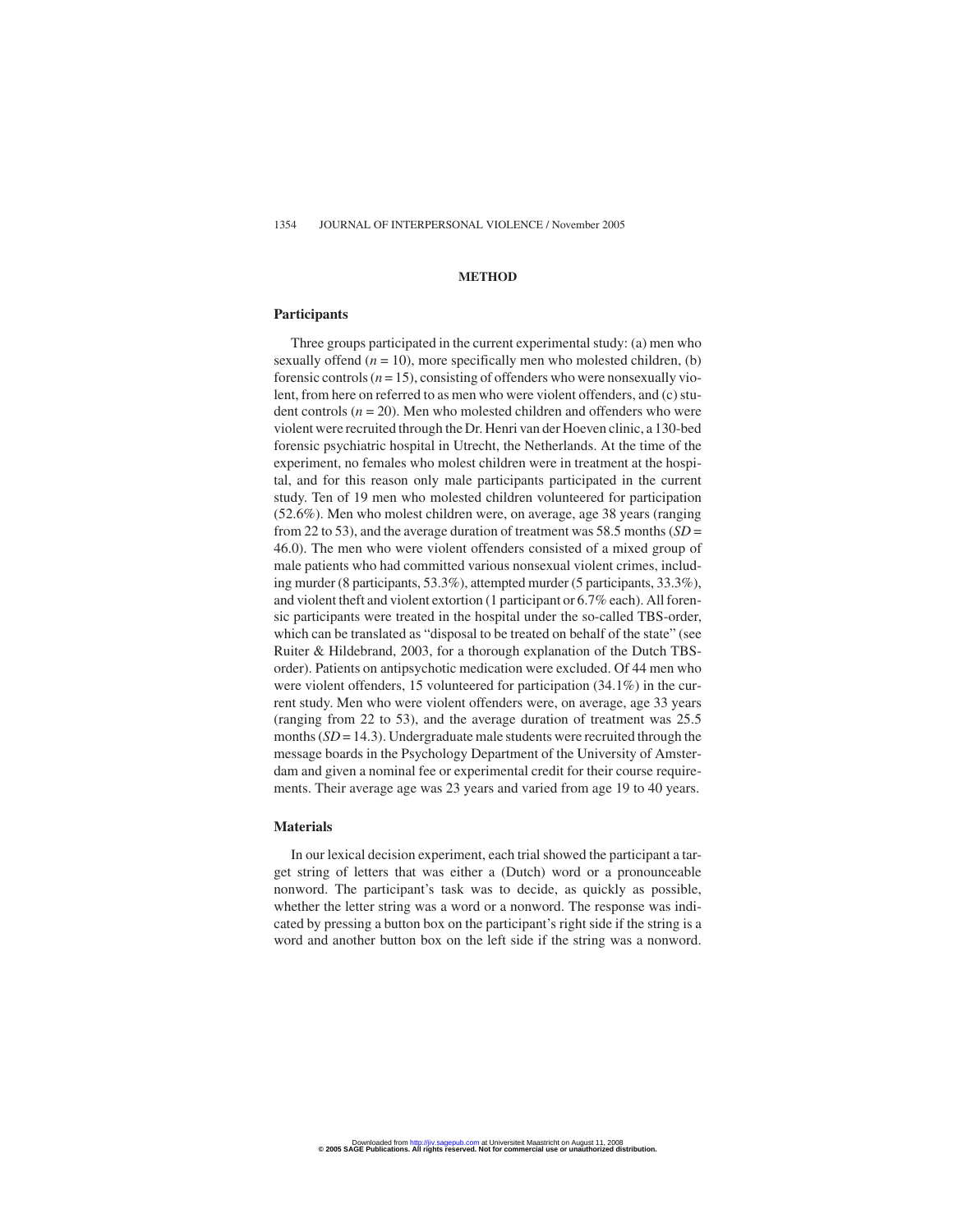Shortly before the presentation of the target string, the participant was shown a prime, also a word. The lexical decision was to be made on the target string only. Accordingly, three types of trials were presented: (a) nonword trials, where the target was a nonword; (b) unrelated (neutral) word trials, where the target was a word and the prime was presumably unrelated to the target; and (c) possibly related word trials, where the target was a word and the prime and target may have critical associations. It has been shown previously that the reaction times for the related word trials are significantly shorter than for the unrelated word trials (Neely, 1991). This effect is called the *priming effect*. In the current study, we presented the prime subliminally for a period short enough (40 ms) to ensure that conscious processing was impossible.

The lexical decision task was conducted on an Apple 8200 Powermac, using fLexi software.<sup>1</sup> Three types of stimuli were developed: (a) power, (b) sex, and (c) neutral words. All three word types were used as prime and target. The set of power words consisted of *tough*, *macho*, *control*, *impulse*, *superior*, and *dominant* (Dutch: *stoer*, *macho*, *controle*, *impuls*, *superieur*, and *dominant*). For the set of sex words, we followed Bargh et al. (1995) in selecting words that have (in Dutch) a sexual and nonsexual connotation to reduce the probability of creating distortions in reaction time because of embarrassment or surprise at the viewing of sex words that were too explicit. The set of words consisted of *coveting*, *arousing*, *bed*, *kissing*, *attractive*, and *seduction* (in Dutch: *begeerlijk*, *opwindend*, *bed*, *kussen*, *aantrekkelijk*, and *verleiding*).2 The set of neutral words consisted of*store*,*space*, *theory*, *warehouse*, *year*, and *balance* (in Dutch: *winkel*, *ruimte*, *theorie*, *magazijn*, *jaar*, and *evenwicht*). The three types of words were matched for frequency of occurrence in Dutch written language using the Celex Lexical Database.<sup>3</sup>

A total of 144 Prime-Target pairs were constructed.<sup>4</sup> A nonword was used in one half of the constructed trials (i.e., 72 trials). Each of the critical power and sex words appeared as a prime three times, followed by the three types of target words (the two critical types plus the neutral type). Each type was represented by six words, thus adding up to 36 trials. In the remaining 36 trials, each of the six neutral prime words appeared twice before each target  $(6 \times 2 \times 3)$ . Two random orders of these Prime-Target pairs were constructed.

In addition, participants completed basic demographics questions and the Attraction to Sexual Aggression Scale (ASA; Malamuth, 1989). The ASA was included to replicate Bargh et al. (1995) and as a validity check for our experimental groups. The ASA inquires about the participants'sexual preferences, with the critical items having to do with the attractiveness of rape and forcing a woman to do something sexual she does not want to do. These items are embedded in a questionnaire along with other items concerning conven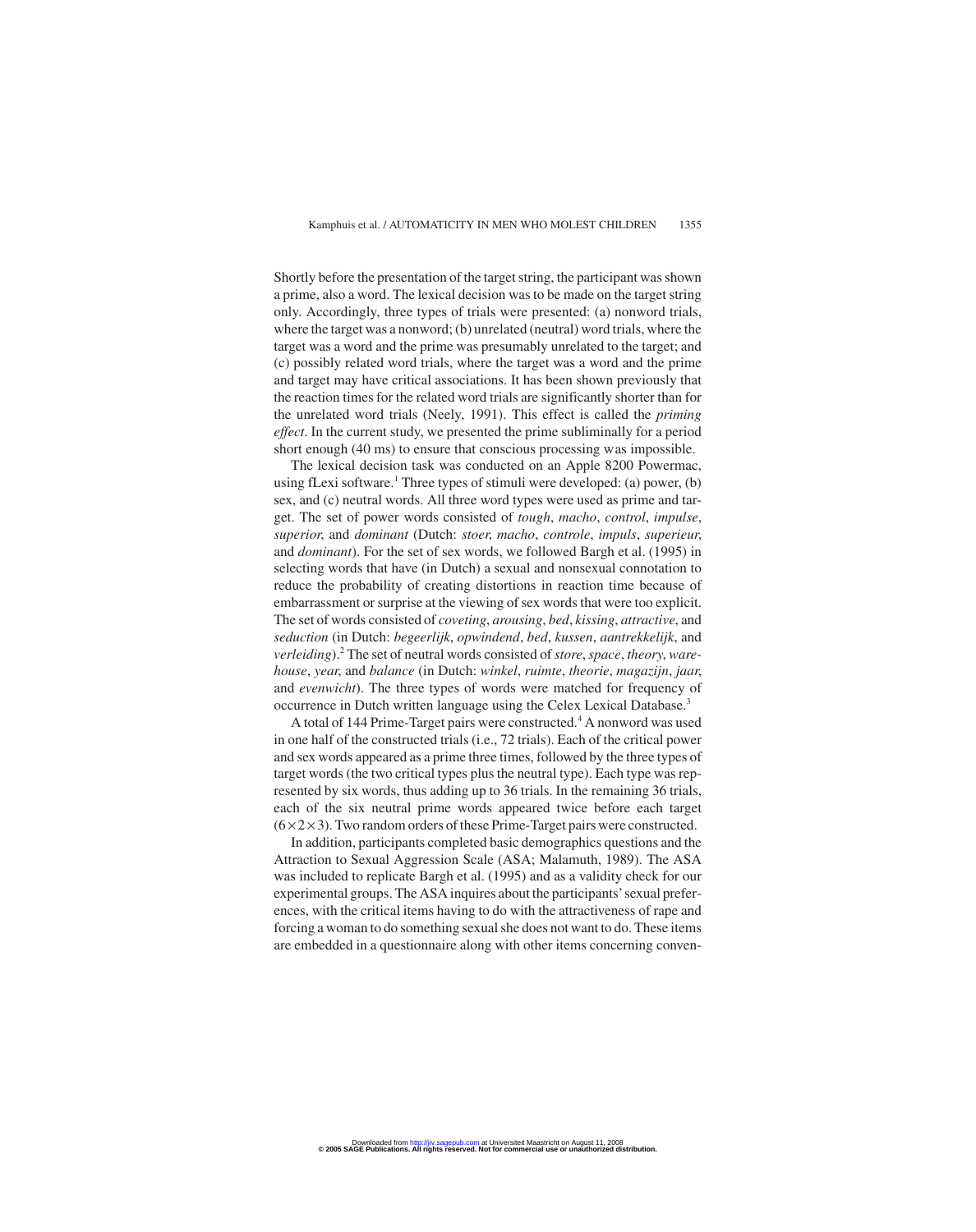tional and unconventional sexual practices. For each of the sexual activities, the respondent is asked (a) if he ever thought about it, (b) if he finds the idea attractive (1 = *very unattractive* to 4 = *very attractive*), (c) what percentage of men and women would find the idea attractive, (d) how arousing he would find the activity if he were to engage in it  $(0 = not \, arousing \, at \, all \, to \, 10 = \, very \,$ *arousing*), and (e) how likely he would be to engage in it if certain he would not be punished for doing so (0 = *not likely at all* to 10 = *very likely*). Malamuth (1989) reported an internal consistency (alpha) of .91 for the ASA scale, with a test-retest reliability coefficient of .76. In the current study, the total ASA score was calculated by taking the sum of the attractiveness, arousal, and likelihood-of-doing items (after transforming the Attractiveness scale into the same metric as the others).

#### **Procedure**

Men who sexually offend and forensic controls were informed at the weekly patient council that there was an opportunity to participate in an experiment on attention and intimate relationships. Participation was entirely voluntary, and individual appointments were made with each patient by the experimenter. On arrival, each participant was guided to the experimental room by the experimenter and oriented to the questionnaires and the computer task. They were informed about the personal and private nature of some of the questions. Participants were also assured of complete anonymity of their responses and were specifically told that no information was shared with the hospital staff. The total duration of the experiment was estimated at 45 minutes.

After consenting to the experiment, participants were presented with the computer task. During each trial, a set of characters (XXXXXX) appeared as a fixation point on the screen for 1 second. Primes were subliminally presented for a total duration of 40 ms (i.e., three frames of the screen resolution of 75Hz). After the prime disappeared, a mask similar to the fixation string appeared on the screen for approximately 27 ms. Next, the target word appeared, overwriting the mask, and remaining on the screen until the participant pushed one of the two buttons (right = yes and left = no). If no response was given within 4 seconds, a beep sounded, and the next trial started. Trials were presented in three blocks of 48 trials, preceded by 10 practice trials after completing the computer task; participants were asked to fill out the questionnaire. Participants were informed that written debriefing would follow on completion of the experimental period.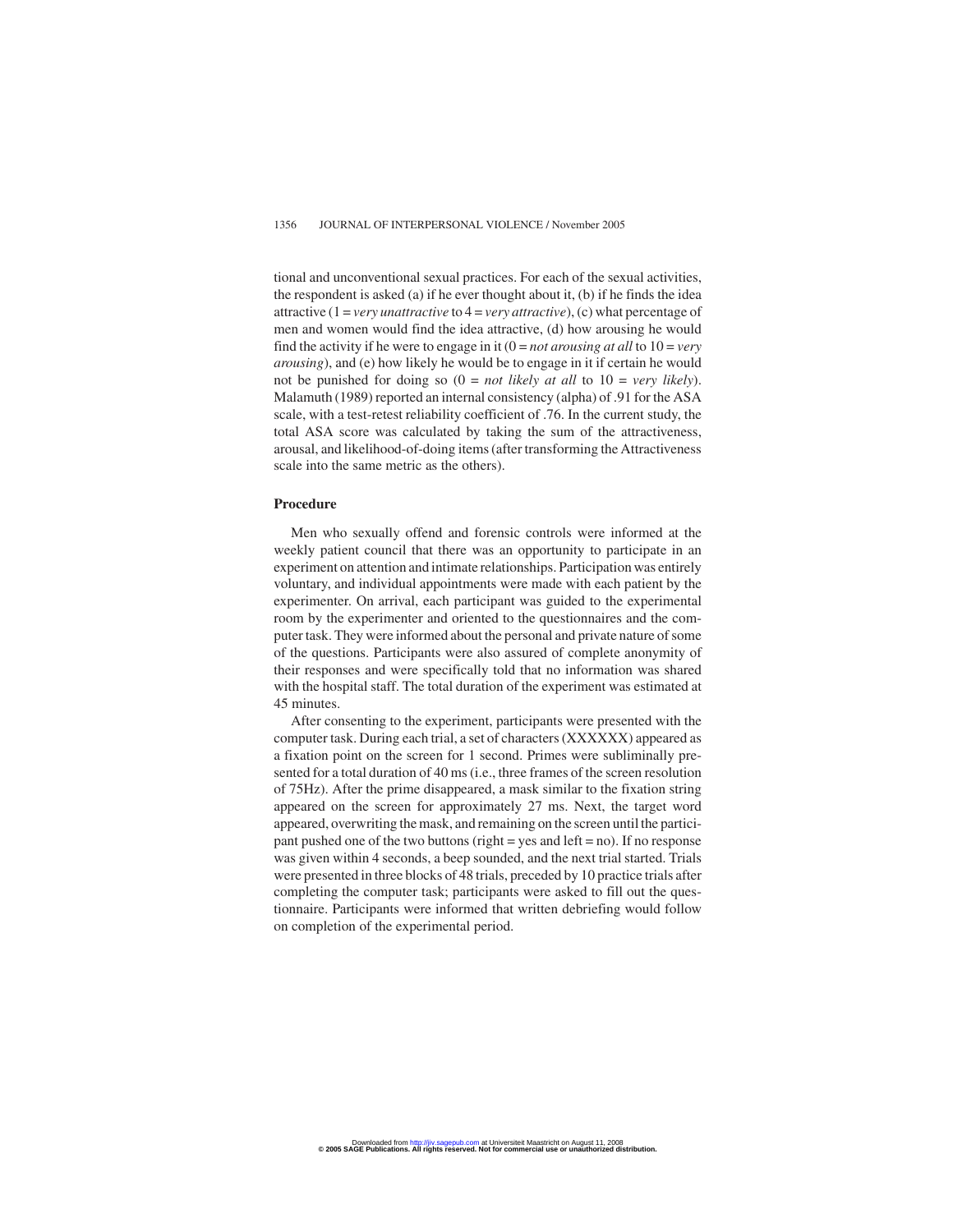#### **Data Reduction and Analytic Strategy**

Outliers in response latencies were eliminated as follows. First, response errors were excluded; that is, participants pressed the nonword button in response to a word-target. Next, response latencies below 100 ms and above 2,000 ms were excluded. Finally, response latencies of three standard deviations above a participant's mean were removed (cf. Mogg, Mathews, & Eysenck, 1992; Ratcliff, 1993).

The final set of response latencies was analyzed using descriptive analyses and a repeated measures ANOVA with Group as the between factor (i.e., men who molested children, men who were violent offenders, students), and Prime and Target (i.e., power, sex, neutral) as within factors. Complex interaction effects were explored with ANOVAs with Tukey's post hoc tests. Facilitation scores were computed by subtracting each of the means involving power or sex primes from the corresponding neutral prime mean, for example, the power-sex mean was subtracted from the neutral-sex mean (Bargh et al., 1995). These facilitation scores thus represented the increase (or decrease, in the case of negative scores) in speed of responding to a particular set of target stimuli because of the presence of a particular type of prime. An alpha level of .05 was used for all statistical tests.

#### **RESULTS**

#### **Data Reduction**

Forty-five participants completed a series of 72 trials leading to an initial pool of 3,240 trials ( $45 \times 72$ ). Ninety-two response errors were made (2.8%); associated decision times were excluded. For the remaining trials, the outlier procedure led to the exclusion of another 52 responses. Together, 144 responses (4.4%) were excluded. To see if the number of excluded response latencies differed between the different groups of participants, mean numbers of excluded trials were computed for each group. A Kruskal–Wallis test revealed no significant difference,  $\chi^2(2, 45) = 1.51$ ,  $p = .47$ .

#### **Attraction to Sexual Aggression (ASA)**

A one-way ANOVA revealed significant differences between the experimental groups on the ASA,  $F(2, 41) = 4.64$ ,  $p < .05$ . Consistent with expectation, Tukey's post hoc tests indicated that men who molested children scored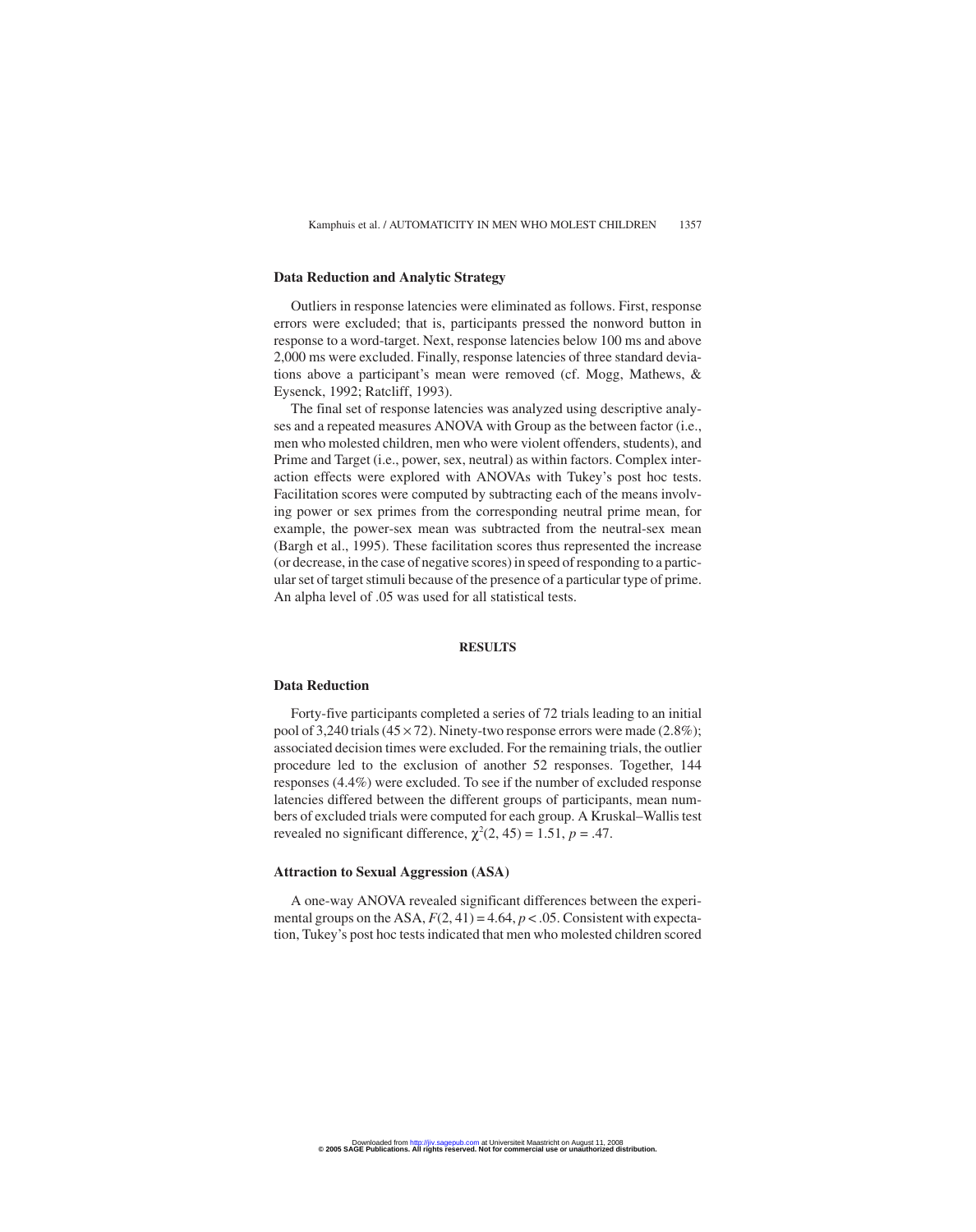

**Figure 1: Mean Decision Time (in ms) in a Lexical Decision Task for Group, Prime, and Target**

higher ( $M = 10.40$ ,  $SD = 4.83$ ) than men who were violent offenders ( $M =$ 7.11,  $SD = 2.86$ ) and student controls ( $M = 6.93$ ,  $SD = 2.09$ ) on the ASA.

#### **Main Analyses**

Participants'mean decision times varied between 419 and 831 ms; means and standard deviations for each Prime × Target combination for each condition are shown in Table 1 and graphically depicted in Figure 1. A  $3 \times 3 \times 3$ (Group  $\times$  Prime  $\times$  Target) repeated measures ANOVA was performed on the response latencies. The ANOVA revealed a significant between-Group effect,  $F(2, 41) = 5.20$ ,  $p < .01$ . Tukey's post hoc tests revealed that students were significantly faster across all Prime × Target combinations than offenders who were nonsexually violent ( $p < .05$ ). In addition, a main effect was observed for Target,  $F(2, 41) = 30.03$ ,  $p < .000$ , but not for Prime,  $F(2, 41) =$ 1.91,  $p = 0.16$ . Post hoc contrasts showed that all groups responded slower to power targets than to sex targets,  $F(1, 44) = 16.58$ ,  $p < .001$ , and to sex targets than to neutral targets,  $F(1, 44) = 16.98$ ,  $p < .001$ .

The two-way interaction between Group  $\times$  Target was significant,  $F(4, 4)$  $82$ ) = 2.56,  $p < .05$ , indicating that the response latencies differed between groups according to target (irrespective of prime). No other significant twoway interactions were observed (Group  $\times$  Prime:  $F(4, 82) = 1.96$ ,  $p = .11$ ; Prime  $\times$  Target:  $F(4, 39) = .87$ ,  $p = .49$ ). Consistent with expectation, the three-way interaction between Group  $\times$  Prime  $\times$  Target was significant,  $F(8)$ ,  $78$ ) = 2.16,  $p < .05$ . To test our hypotheses, critical facilitation scores were computed between Sex-to-Power and Power-to-Sex Prime × Target combinations. For the Sex-to-Power facilitation, the one-way ANOVA with Tukey's post hoc tests was significant,  $F(2, 42) = 3.66$ ,  $p < .05$ , and indicated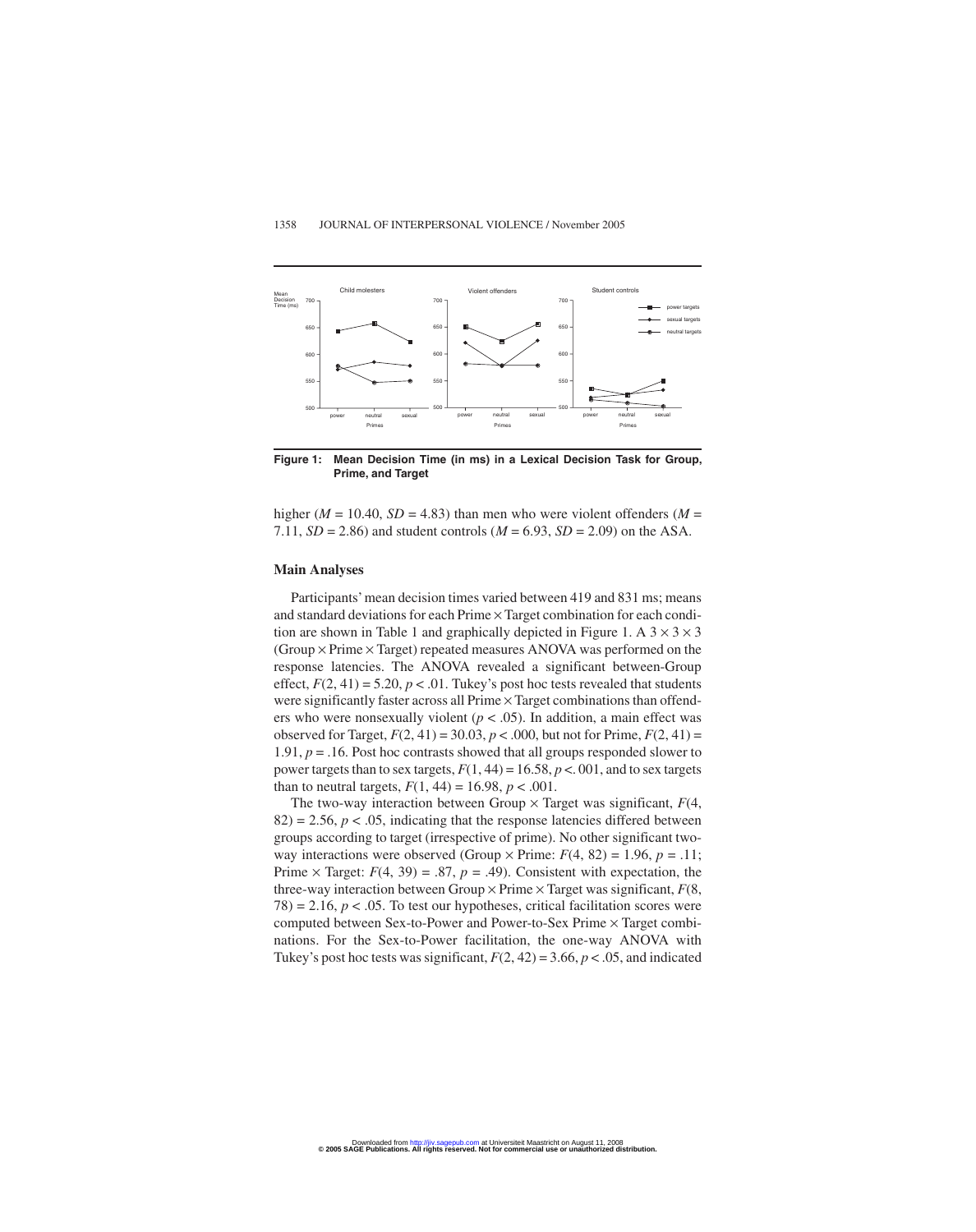| Condition       | Men<br>Who Molest<br>Children<br>$(n = 10)$ |           | <i><b>Offenders</b></i><br>Who Are<br>Violent<br>$(n = 15)$ |           | <b>Student</b><br>Controls<br>$(n = 20)$ |           | Total<br>$(N = 45)$ |           |
|-----------------|---------------------------------------------|-----------|-------------------------------------------------------------|-----------|------------------------------------------|-----------|---------------------|-----------|
|                 | M                                           | <b>SD</b> | M                                                           | <b>SD</b> | М                                        | <b>SD</b> | M                   | <b>SD</b> |
| Power targets   |                                             |           |                                                             |           |                                          |           |                     |           |
| Power primes    | 644                                         | 133       | 651                                                         | 135       | 536                                      | 83        | 599                 | 125       |
| Neutral primes  | 658                                         | 144       | 624                                                         | 86        | 524                                      | 67        | 587                 | 109       |
| Sexual primes   | 624                                         | 157       | 656                                                         | 102       | 550                                      | 92        | 602                 | 120       |
| Sexual targets  |                                             |           |                                                             |           |                                          |           |                     |           |
| Power primes    | 572                                         | 99        | 621                                                         | 89        | 519                                      | 77        | 565                 | 95        |
| Neutral primes  | 586                                         | 120       | 577                                                         | 85        | 525                                      | 98        | 556                 | 101       |
| Sexual primes   | 579                                         | 110       | 625                                                         | 110       | 533                                      | 78        | 574                 | 103       |
| Neutral targets |                                             |           |                                                             |           |                                          |           |                     |           |
| Power primes    | 579                                         | 88        | 582                                                         | 59        | 515                                      | 71        | 552                 | 77        |
| Neutral primes  | 548                                         | 87        | 579                                                         | 87        | 509                                      | 61        | 541                 | 81        |
| Sexual primes   | 551                                         | 84        | 579                                                         | 84        | 503                                      | 82        | 539                 | 88        |
| Total           | 584                                         | 99        | 602                                                         | 79        | 520                                      | 70        | 561                 | 87        |

**TABLE 1: Mean Decision Time (in ms) in a Lexical Decision Task for Group, Prime, and Target**

that when primed by sex words, men who molested children were relatively faster to respond to power targets than offenders who were violent  $(p < .05)$ and (marginally so) than student controls  $(p = .051)$ . Conversely, when primed by power words, offenders who were nonsexually violent were slower to respond to sex words than men who molested children and student controls,  $F(2, 42) = 4.35$ ,  $p < .05$ . These effects can be seen in Figure 2.

#### **DISCUSSION**

The major findings of the current study can be summarized as follows. As expected, men who molested children scored higher on attraction to sexual aggression than the forensic and student control groups. On the lexical decision task, student controls responded faster across all Prime × Target combinations, and all participants responded slowest to power target words (see Figure 1). With regard to the central aim of the current study, that is, investigating the automaticity of sex-power links in men who molest children as compared to forensic and student controls, the following can be concluded. Compared to forensic and student controls, men who molested children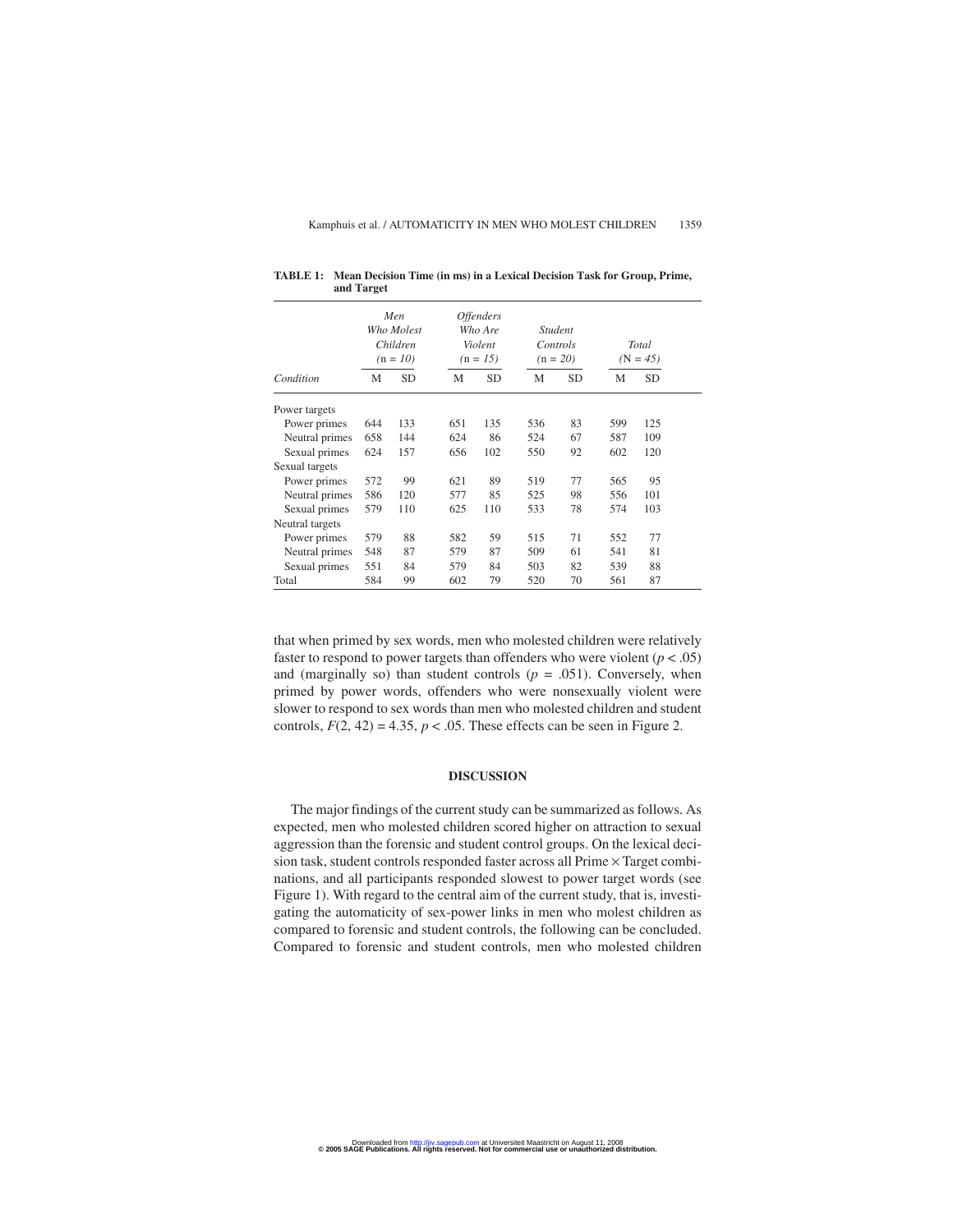

**Figure 2: Facilitation Scores (in ms) per Group (cf. Bargh, Raymond, Pryor, & Strack, 1995)**

exhibited a significant sex-to-power facilitation effect (i.e., were relatively faster to respond to power words when primed by sex words as compared to when primed by neutral words), and a trend toward a power-to-sex facilitation effect (see Figure 2). Conversely, compared to men who molest children and normal controls, offenders who were violent showed a power-to-sex inhibition effect and a trend toward a sex-to-power inhibition effect. In sum, the hypothesis that power and sex words were preconsciously linked in men who molested children could not be rejected. Subliminal activation of the concept of sex led to preferential processing of power-related concepts and likely vice versa (of note, the current study suffered from low power here,  $\varepsilon^2$  = .36). An unexpected noteworthy finding was the inhibition effect evidenced by the offenders who were violent.

Our results constitute a partial replication of the findings reported in the Bargh et al. (1995) analogue study. Consistent with Bargh et al., our findings suggest a preconscious link between the concepts of power and sex among men who molest children. However, although students who scored high on ASA in the Bargh study responded more quickly to power words when primed by sex words, the link for men who molested children was stronger in the other direction; that is, sex primed power. We can only speculate as to the origin of this difference. Obviously, students scoring high on ASA differ importantly from actual men who molest children. Endorsement of the ASA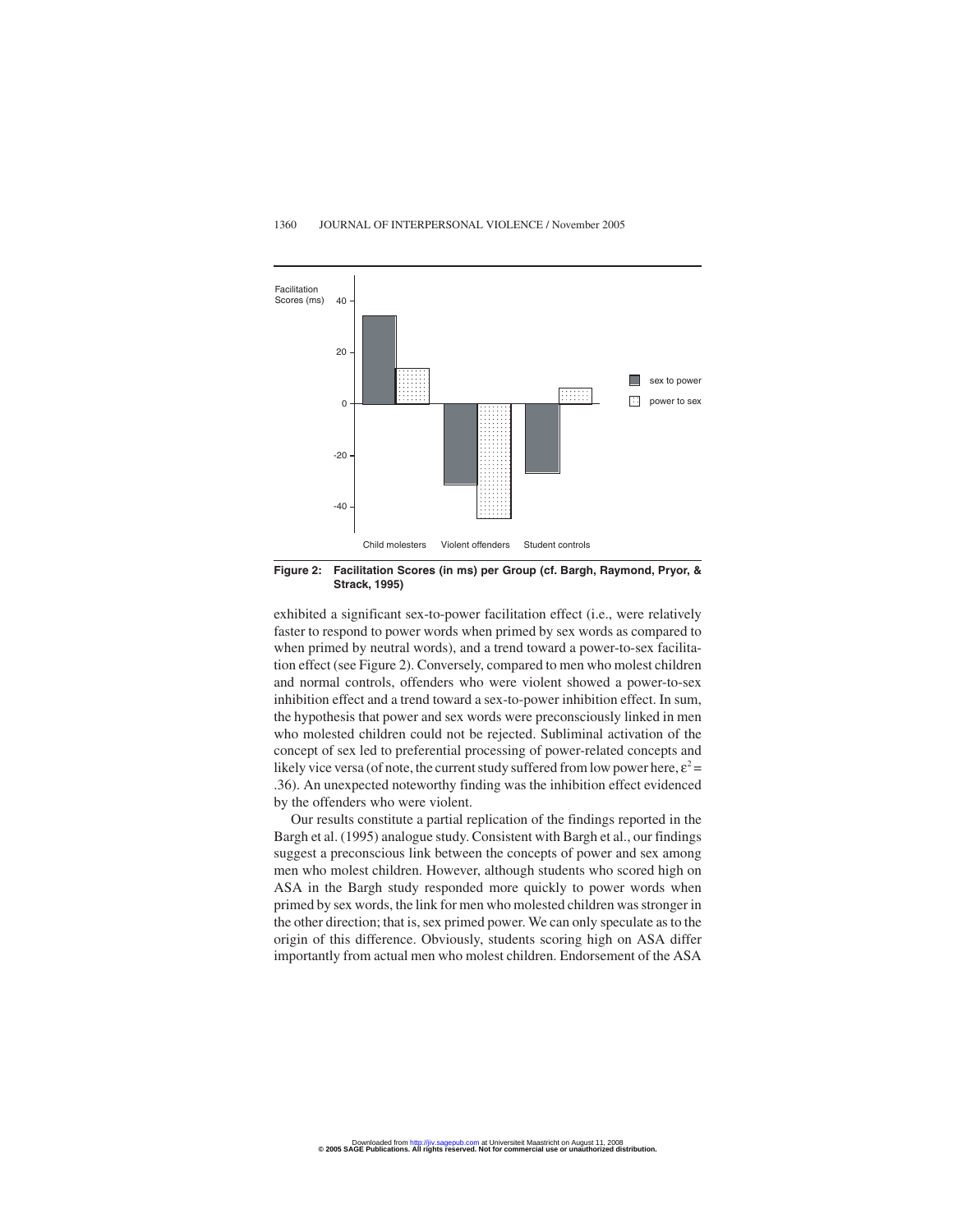items may reflect salient ideation; however, it probably takes other critical ingredients to progress from having these sexually aggressive thoughts to actually carrying out sexual offenses, particularly toward children. Regardless of direction, considering that the content of the power target words is associated with superiority, toughness, and dominance, the association between sex and power may point to a crucial pathological link in the preconscious cognitive schemata of men who were sex offenders, in this case men who molest children.

As a side note, a noteworthy finding in this respect was that the Bargh (Bargh et al., 1995) student group scored higher on the ASA than the current group of convicted men who molested children. This may reflect a heightened social desirability pull among men who molest children, despite assurances that their data would not be shared with the staff nor have any consequences for their treatment. Alternatively, it is well established that men who were sex offenders as a group are especially prone to denial and cognitive distortion of their offense behavior (Ward, Hudson, & Marshall, 1995).

Men who were violent offenders appeared to be hindered by emotionally salient (i.e., nonneutral) primes. Although in need of replication, this unexpected interference effect may point to an unsettling effect of sex and power primes among these individuals, thus hindering information processing. This effect may be akin to the sexual content–induced delay (SCID) phenomenon found in lexical decision tasks by Geer and colleagues (Geer & Bellard, 1996; Geer & Melton, 1997). SCID refers to hesitancy in decision making when erotic material is presented. Sexual (and apparently also powerrelated) primes may trigger attentional resources and activate regulation processes thereby interfering with the decision-making process (Spiering, Everaerd, & Elzinga, 2002). The interference effect among men who were violent offenders runs opposite to the facilitation effect observed among men who molest children. This may represent qualitative differences in efferent connections between power and sex representations in memory. Regulation (inhibition) processes seem more readily activated by these critical representations in offenders who are violent and students alike.

The findings from the current study support the notion put forward by Ward and Hudson (2000) that early phases of the offensive process may involve automatic actions and implicit planning in men who are sex offenders. Individuals with automatic sex-to-power associations have easier access to power and dominance cognitions when primed with sex-related words. Accordingly, some men who molest children may be "sexually primed" to continue their sexually violent acts. The so-called nonconscious nature of the primed motivation to offend may contribute to the fact that the offender does not understand why he feels the urge to commit a sexual offense. Moreover,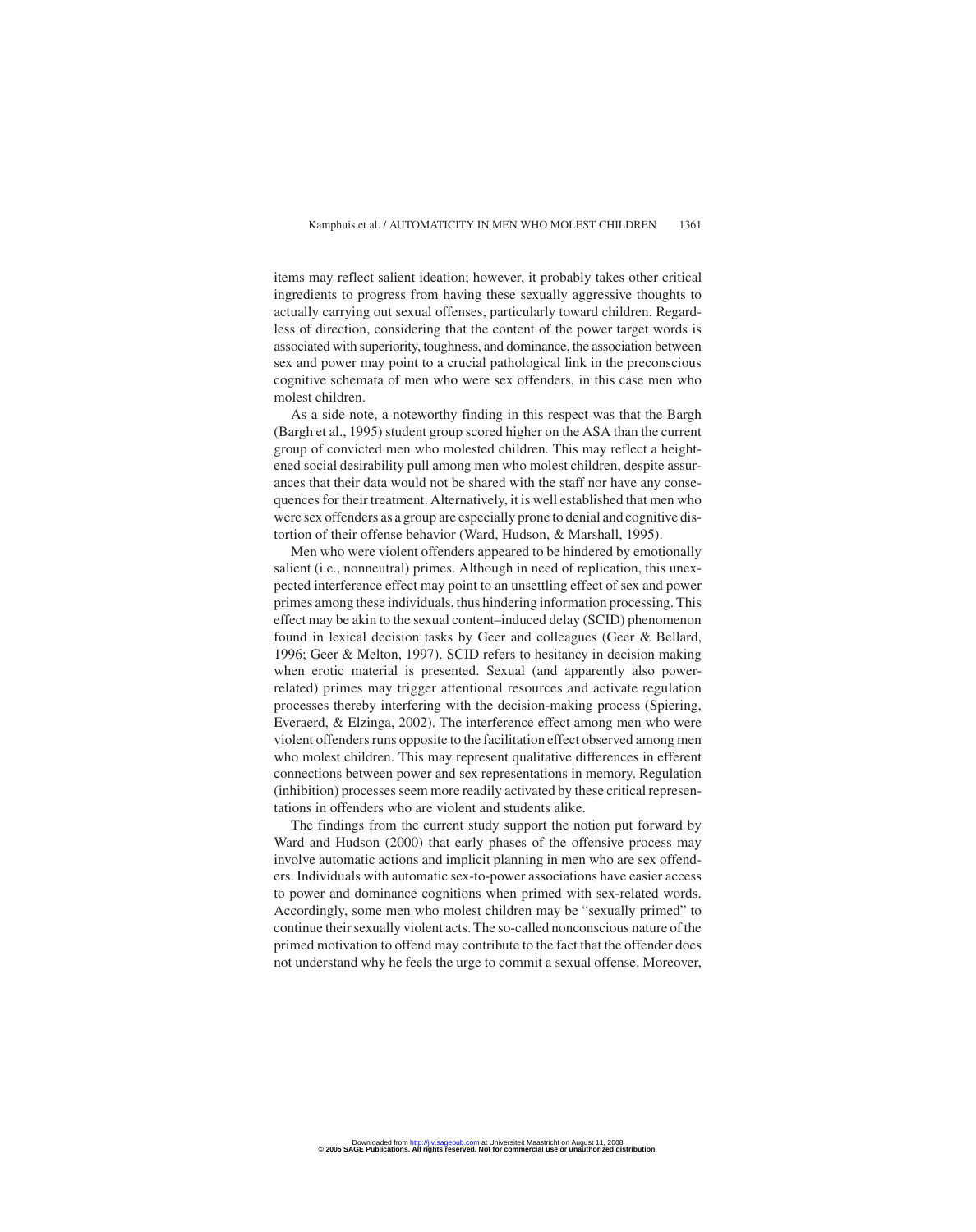automatic cognitive links may be partly responsible for the high recidivism in men who are sexual offenders. Recent theories of social cognition are based on the assumption that past experience moderates behavior through the elicitation of implicit and explicit cognitions. Implicit attitudes exist outside of conscious awareness and control and shape people's automatic reactions to attitude objects and, thereby, shape their subsequent interactions with them. As such, implicit measures may predict recidivism and serve as a tool in a multimodal outcome assessment of treatment. This is much in line with the hope expressed by Ward, Hudson, and Johnston (1997): "The future development and application of information processing methodologies in the assessment of sexual offenders will hopefully tap automatic processing and, hence, avoid contamination by social desirability factors" (p. 500).

Cognitive behavioral treatment with relapse prevention is currently the dominant treatment paradigm for men who are sexual offenders (Beek, 1999). These treatments aim to raise the offender's conscious awareness of cues that ultimately result in a relapse into sexual offending. The current study suggests that at least in some men who molest children this aim of cognitive therapy will be insufficient to alter the unconscious, automatic processes involved in sexual offending. Instead, explicit motivation (i.e., conscious decision to not offend) needs to override implicit motivation, which implies early detection of cues of activation. Accordingly, men who molest children need to learn what issues, circumstances, and associated idiosyncratic cues make them vulnerable to offend.

On the other hand, given the observed modest effect sizes, an individual differences application of this paradigm is currently a distant target. Perhaps use of more idiosyncratically tailored Prime  $\times$  Target combinations and/ or more powerful implicit paradigms can strengthen the observed effects and, ultimately, contribute to a comprehensive battery of individual risk assessment for repeated offending. As of yet, however, the main clinical thrust of the present preliminary findings is the increased insight into the motivational processes of men who molest children.

Limitations of the current study should be considered in drawing inferences about motivational processes of men who molest children. The relatively large response variance in the decision time among men who molest children, compared to the other groups, may reflect heterogeneity in this subsample. A major limitation of the current study is its small sample size and the corresponding lack of opportunity for creating subgroups. In part, this problem reflects the difficulty of recruiting real-life men who molest children (or men who are sexual offenders in general) for this type of experimental research. As well, the current study is limited to males who molest children. Extending these findings to other classes of men who are sexual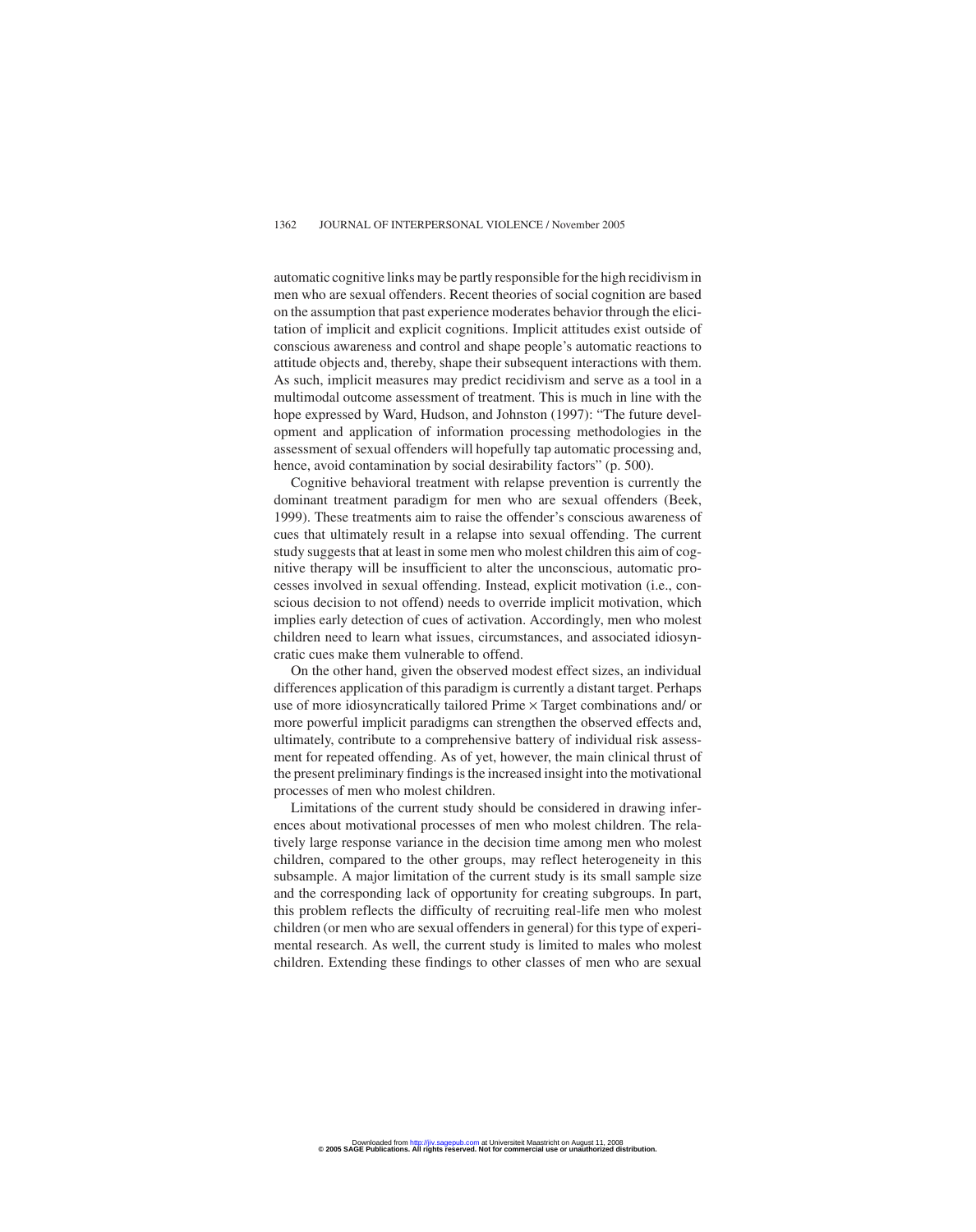offenders awaits replication in these populations. An interesting line of research may be to extend this research among rapists and subdivide these rapists according to modus operandi or offense chain scenarios.

Future research should remedy the limitations observed. Given the promising preliminary results, this social cognitive experimental approach to understanding motivational processes among men who are sexual offenders deserves replication on a larger sample. Moreover, in recent years a number of research paradigms have been developed that target implicit motivation and implicit links, most notably the Implicit Association Test (IAT, Greenwald, McGhee, & Schwartz, 1998) and the Extrinsic Affective Signing Task (EAST; Houwer, 2000). Application of these new, quite powerful tasks to the forensic domain may promote larger effect sizes.

#### **NOTES**

1. Courtesy of Wim van der Mije, University of Amsterdam.

2. With regard to the selection of sex words, we used different words than Bargh, Raymond, Pryor, & Strack (1995) because of cultural determined differences in associations to words as *motel* and *date*.

3. The Celex Lexical Database, University of Nijmegen: http://www.kun.nl/celex/index .html

4. The original design of the experiment aimed to differentiate subtypes of sexual offenders (Beek, 1999) and included another word category (i.e., sexual anger). However, at the time of study the composition of the available forensic population did not allow for subtyping; and we, therefore, adjusted our experiment into the current reported format.

#### **REFERENCES**

Anderson, J. R. (1994).*Learning and memory: An integrated approach*. New York: John Wiley. Balota, D. A., Flores d'Arcais, G. B., & Rayner, K. (1990).*Comprehension processes in reading*.

- Hillsdale, NJ: Lawrence Erlbaum.
- Bargh, J., & Raymond, P. (1995). The naive misuse of power: Nonconscious sources of sexual harassment. *Journal of Social Issues*, *51*, 85-96.
- Bargh, J. A., & Ferguson, M. J. (2000). Beyond behaviorism: On the automaticity of higher mental processes. *Psychological Bulletin*, *126*, 925-945.
- Bargh, J. A., Raymond, P., Pryor, J., & Strack, F. (1995). Attractiveness of the underling: An automatic power-sex association and its consequences for sexual harassment and aggression. *Journal of Personality and Social Psychology*, *68*, 768-781.
- Beek, D. J. van. (1999). *The offence script procedure with sexually aggressive offenders: A study of the utility of the offence script procedure in the treatment of sexually aggressive offenders in the Dr. Henri van der Hoeven Kliniek*. Gouda, the Netherlands: Gouda Quint.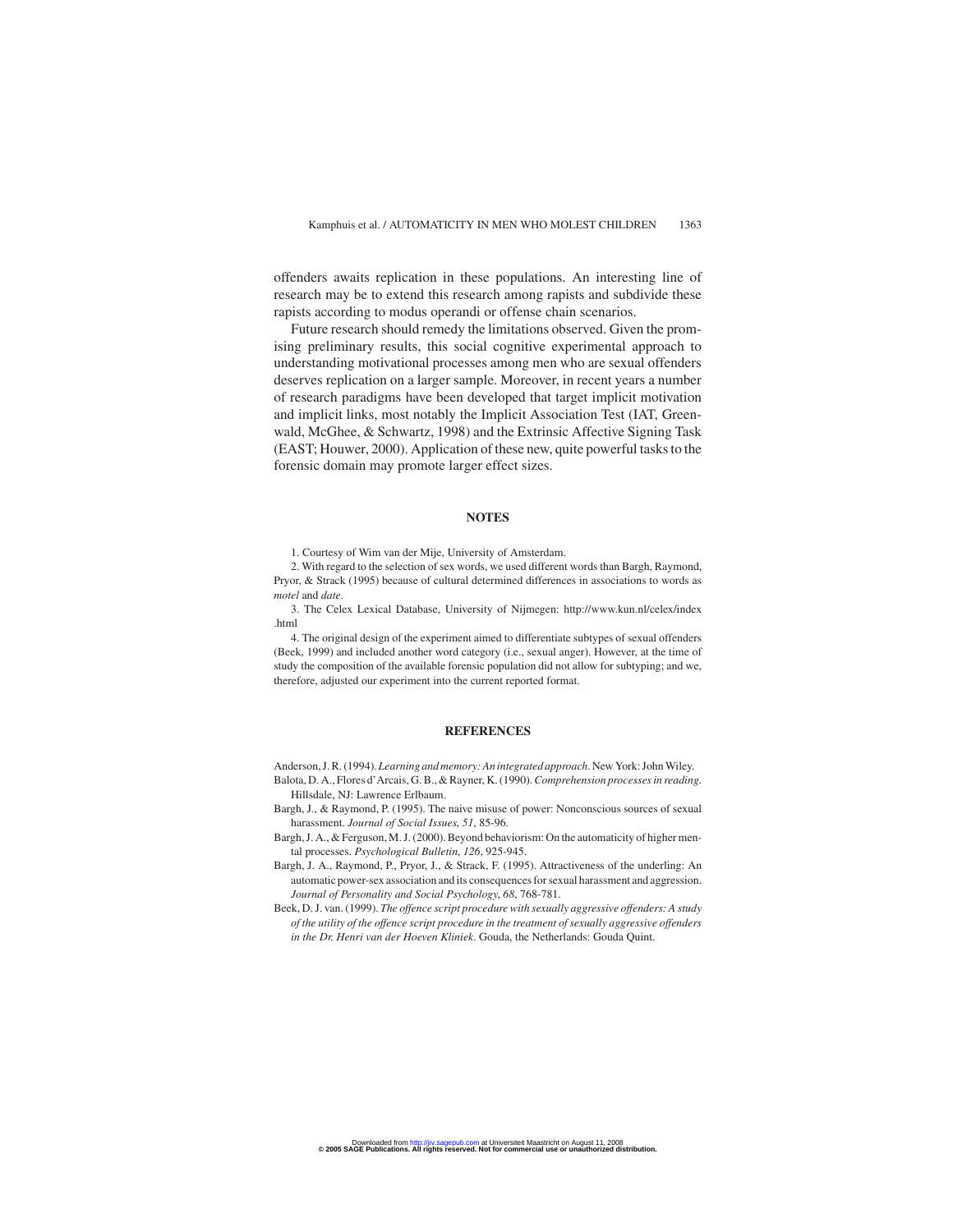- Burgess, A. W., & Hazelwood, R. R. (2001). The victim's perspective. In R. R. Hazelwood & A. W. Burgess (Eds.), *Practical aspects of rape investigation: A multidisciplinary approach* (pp. 29-46). London: CRC.
- Cole, P. M., & Putnam, F. W. (1992). Effects of incest on self and social functioning. *Journal of Consulting and Clinical Psychology*, *60*, 174-184.
- Geer, J. H., & Bellard, H. S. (1996). Sexual content induced delays in unprimed lexical decisions: Gender and context effects. *Archives of Sexual Behavior*, *25*, 379-395.
- Geer, J. H., & Melton, J. S. (1997). Sexual content-induced delay with double-entendre words. *Archives of Sexual Behavior*, *26*, 295-316.
- Greenwald, A. G., McGhee, D. E., & Schwartz, J. K. L. (1998). Measuring individual differences in implicit cognition: The implicit association test. *Journal of Personality and Social Psychology*, *74*, 1464-1480.
- Hanson, R. K., Gordon, A., Harris, A. J. R., Marques, J. K., Murphy, W., Quinsey, V. L., et al. (2002). First report of the collaborative data project on the effectiveness of psychological treatment of sex offenders. *Sexual Abuse: Journal of Research and Treatment*, *14*, 169-197.
- Houwer, J. de. (2002). The Implicit Association Test as a tool for studying dysfunctional associations in psychopathology: Strengths and limitations. *Journal of Behavior Therapy and Experimental Psychiatry*, *33*, 115-133.
- Malamuth, N. M. (1989). The Attraction to Sexual Aggression Scale: Part one. *Journal of Sex Research*, *26*, 26-49.
- Mann, R. E., & Beech, A. R. (2003). Cognitive distortions, schemas and implicit theories. In T. Ward, D. R. Laws, & S. M. Hudson (Eds.), *Sexual deviance: Issues and controversies* (pp. 135-153). Thousand Oaks, CA: Sage.
- Mogg, K., Mathews, A., & Eysenck, M. (1992). Attentional bias to threat in clinical anxiety states. *Cognition and Emotion*, *6*, 149-159.
- Neely, J. H. (1991). Semantic priming effects in visual word recognition: A selective review of current findings and theories. In D. Besner & G. W. Humphreys (Eds.), *Basic processes in reading: Visual word recognition* (pp. 264-336). Hillsdale, NJ: Lawrence Erlbaum.
- Ratcliff, R. (1993). Methods for dealing with reaction time outliers. *Psychological Bulletin*, *114*, 510-532.
- Ruiter, C. de, & Hildebrand, M. (2003). The dual nature of forensic psychiatric practice: Risk assessment and management under the Dutch TBS-order. In P. J. van Koppen & S. D. Penrod (Eds.), *Adversary vs. inquisitorial justice: Psychological perspectives on criminal justice systems* (pp. 91-106). New York: Plenum.
- Spiering, M., Everaerd, W., & Elzinga, E. (2002). Conscious processing of sexual information: Interference caused by sexual primes. *Archives of Sexual Behavior*, *31*, 159-164.
- Ward, T., & Hudson, S. M. (2000). Sexual offenders'implicit planning: A conceptual model. *Sexual Abuse: Journal of Research and Treatment*, *12*, 189-202.
- Ward, T., Hudson, S. M., & Johnston, L. (1997). Cognitive distortions in sex offenders: An integrative review. *Clinical Psychology Review*, *17*, 479-507.
- Ward, T., Hudson, S. M., & Marshall, W. L. (1995). Cognitive distortions and affective deficits in sex offenders: A cognitive deconstructionist interpretation. *Sexual Abuse: Journal of Research and Treatment*, *7*, 67-83.
- Ward, T., & Keenan, T. (1999). Child molesters' implicit theories. *Journal of Interpersonal Violence*, *14*, 821-838.